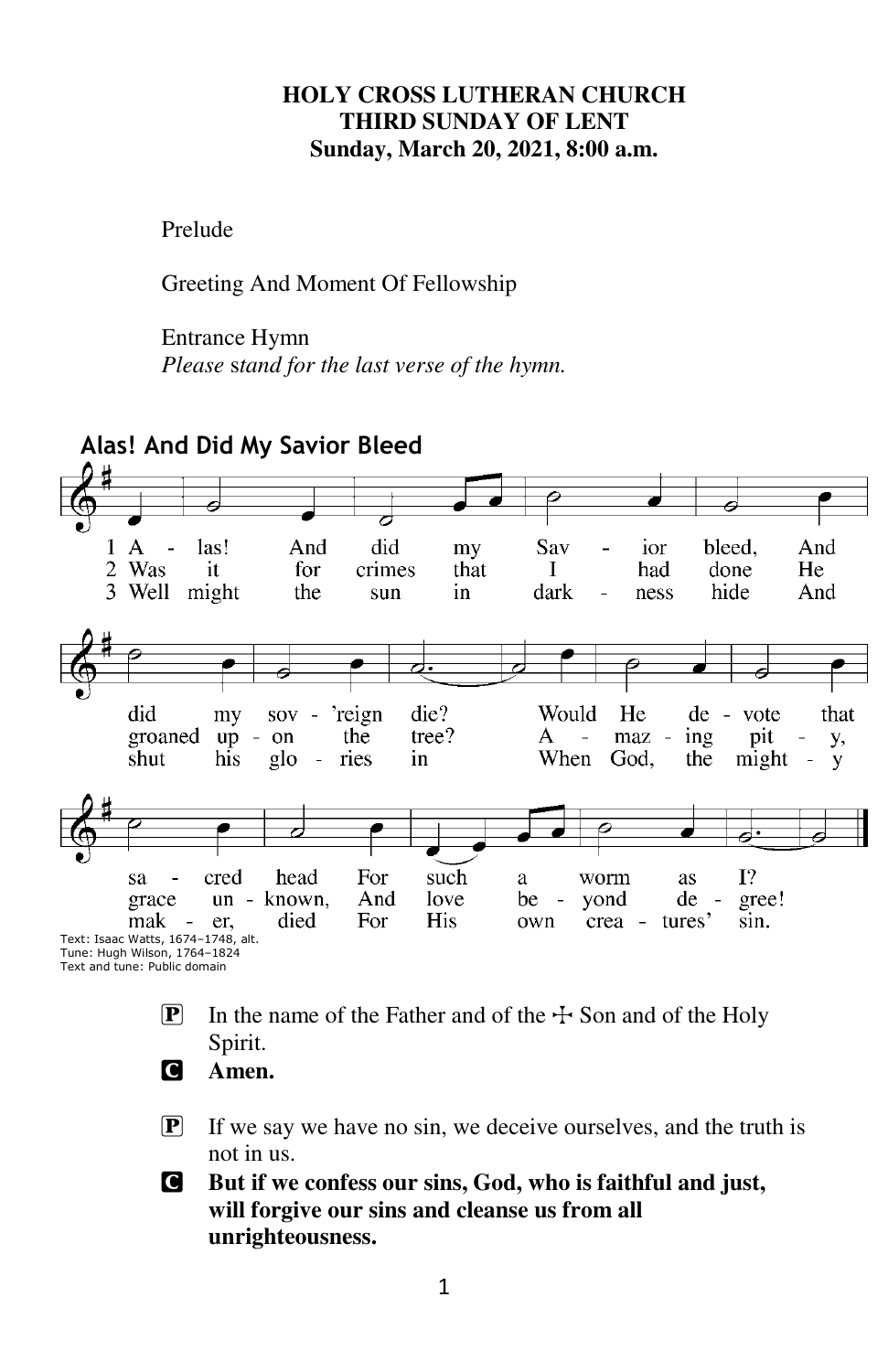*Silence for reflection on God's Word and for self-examination.* 

- $\mathbf{P}$  Let us then confess our sins to God our Father.
- C **Most merciful God, we confess that we are by nature sinful and unclean. We have sinned against You in thought, word, and deed, by what we have done and by what we have left undone. We have not loved You with our whole heart; we have not loved our neighbors as ourselves. We justly deserve Your present and eternal punishment. For the sake of Your Son, Jesus Christ, have mercy on us. Forgive us, renew us, and lead us, so that we may delight in Your will and walk in Your ways to the glory of Your holy name. Amen.**
- P Almighty God in His mercy has given His Son to die for you and for His sake forgives you all your sins. As a called and ordained servant of Christ, and by His authority, I therefore forgive you all your sins in the name of the Father and of the  $\div$  Son and of the Holy Spirit.

C **Amen.** 

*Stand* 

# Service of the Word

### **Introit**



**P** For the LORD knows the way of the righteous, $*$ 

C **but the way of the wicked will | perish.** 

 $\mathbf{P}$  For you are not a God who delights in wickedness;\*

C **evil may not | dwell with you.** 

 $\boxed{\mathbf{P}}$  The boastful shall not stand be- | fore your eyes;\*

C **you hate all evil- | doers.** 

**P** You destroy those who speak lies;\*

C **the LORD abhors the bloodthirsty and de- | ceitful man.** 

P But I, through the abundance of your steadfast love, will en- | ter your house.\*

C **I will bow down toward your holy temple in the | fear of you.**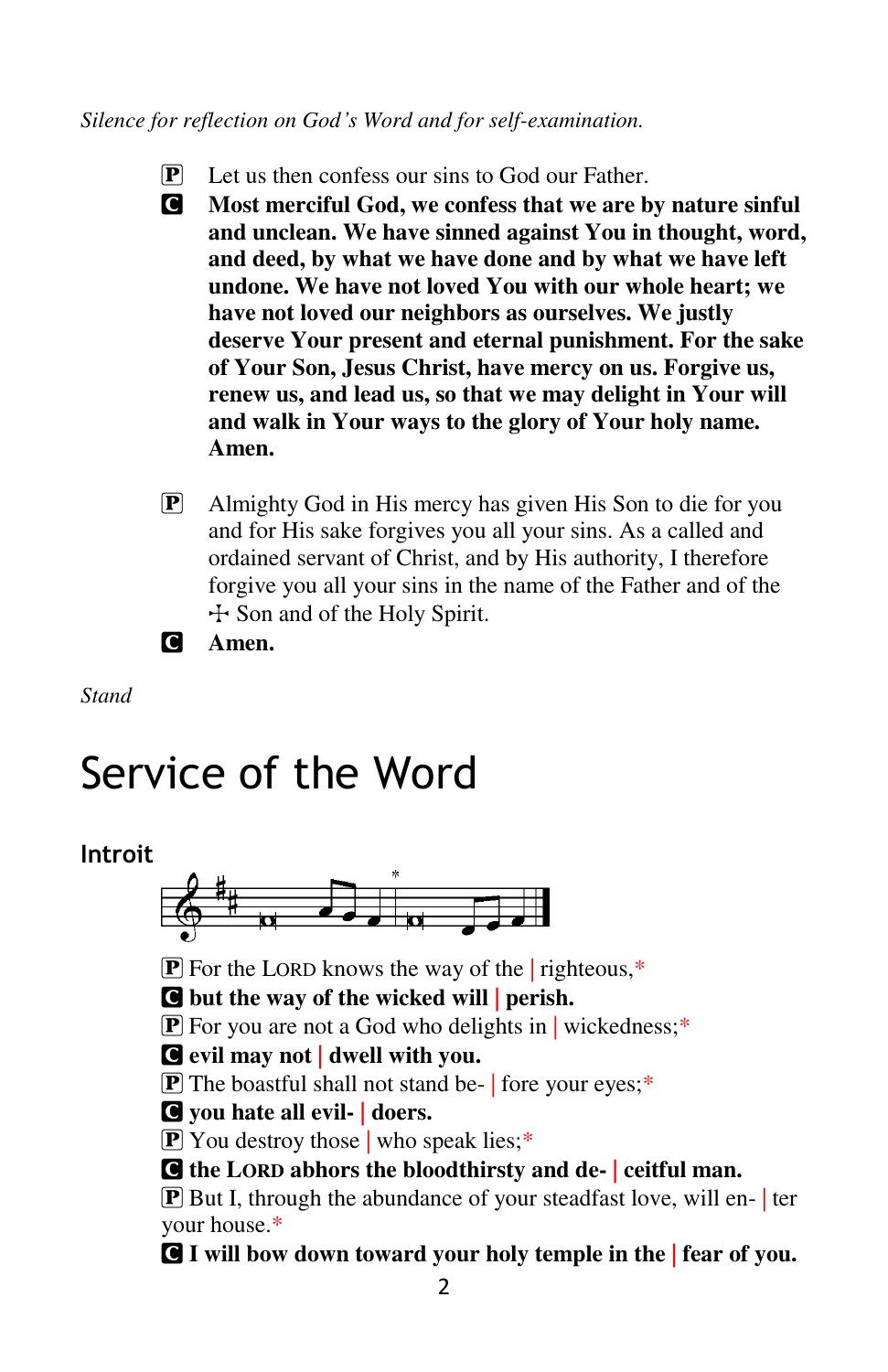**P** Lead me, O LORD, in your righteousness because of my | enemies;\*

- C **make your way straight be- | fore me.**
- $\boxed{\mathbf{P}}$  Glory be to the Father and to the Son\*
- C **and to the Holy | Spirit;**
- $\boxed{\mathbf{P}}$  as it was in the be- | ginning,\*
- C **is now, and will be forever. | Amen.**
- $\boxed{\mathbf{P}}$  For the LORD knows the way of the righteous,\*
- C **but the way of the wicked will | perish.**

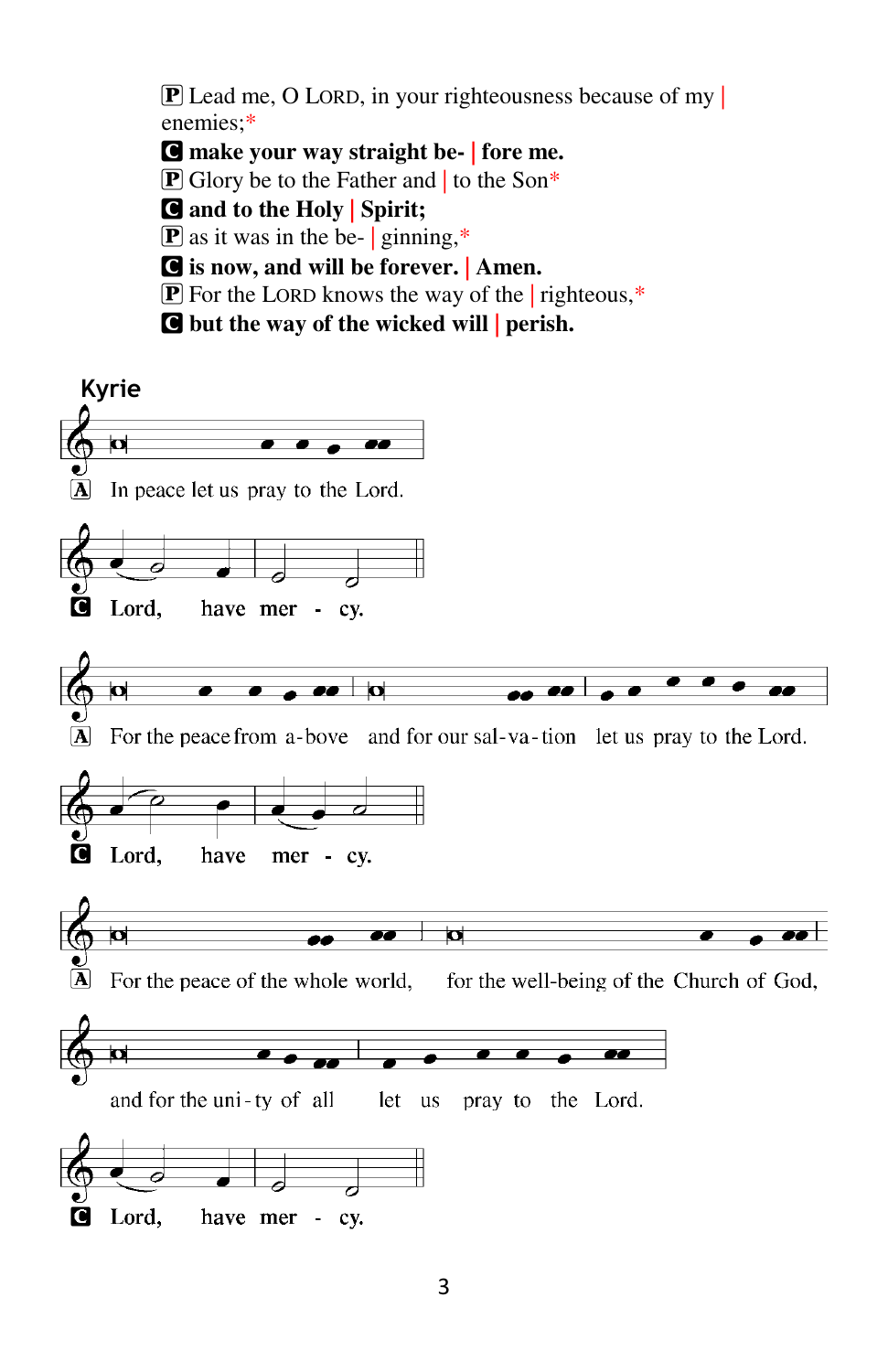

### **Salutation and Collect of the Day**

- $\mathbf{P}$  The Lord be with you.
- C **And also with you.**

### P Let us pray.

O God, whose glory it is always to have mercy, be gracious to all who have gone astray from Your ways and bring them again with penitent hearts and steadfast faith to embrace and hold fast the unchangeable truth of Your Word; through Jesus Christ, Your Son, our Lord, who lives and reigns with You and the Holy Spirit, one God, now and forever.

### C **Amen.**

*Sit* 

### **Old Testament Reading** *Ezekiel 33:7–20*

<sup>7</sup>"So you, son of man, I have made a watchman for the house of Israel. Whenever you hear a word from my mouth, you shall give them warning from me. <sup>8</sup>If I say to the wicked, O wicked one, you shall surely die, and you do not speak to warn the wicked to turn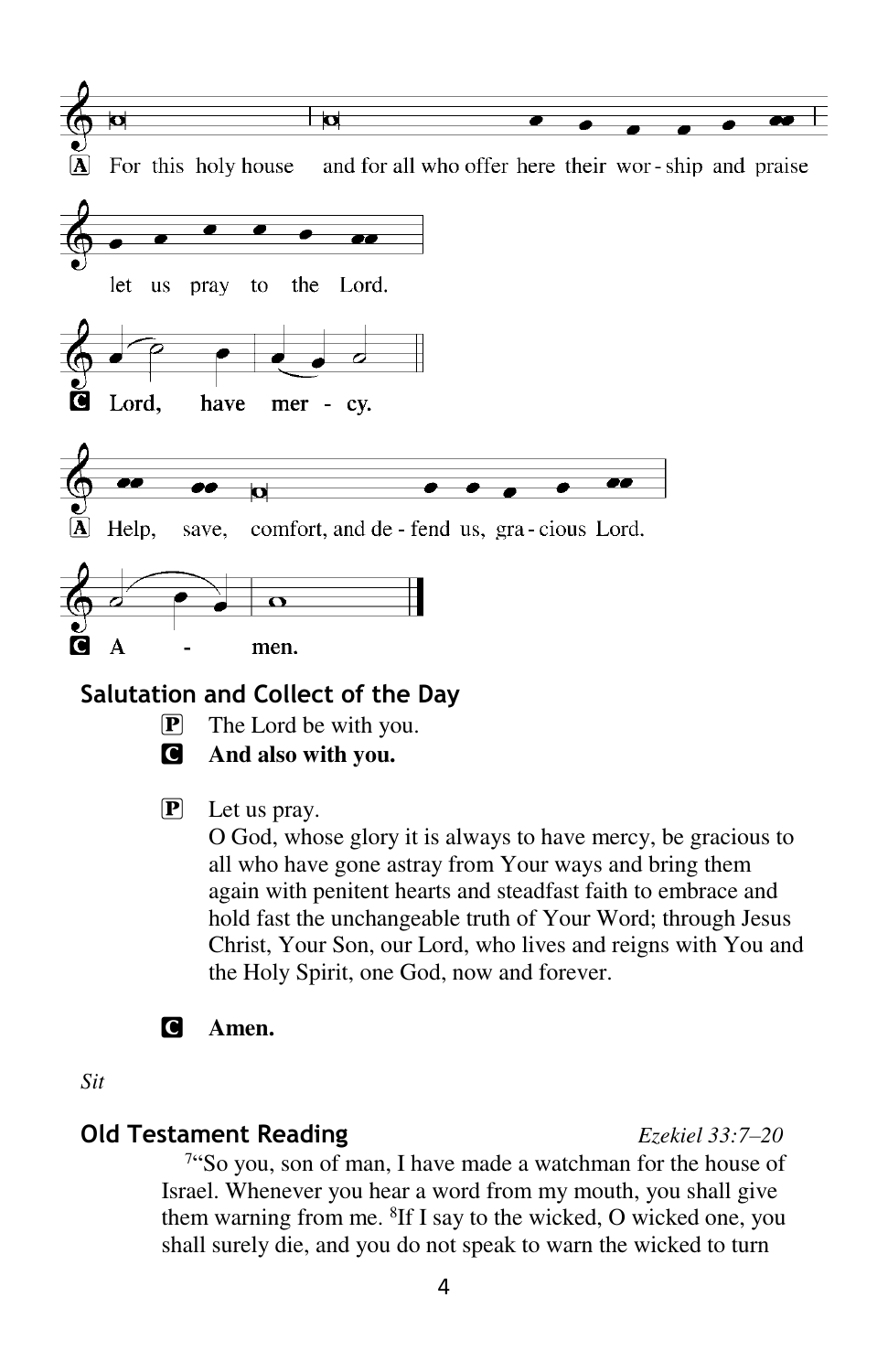from his way, that wicked person shall die in his iniquity, but his blood I will require at your hand. <sup>9</sup>But if you warn the wicked to turn from his way, and he does not turn from his way, that person shall die in his iniquity, but you will have delivered your soul.

<sup>10"</sup>And you, son of man, say to the house of Israel, Thus have you said: 'Surely our transgressions and our sins are upon us, and we rot away because of them. How then can we live?'  $^{11}$ Say to them, As I live, declares the Lord GOD, I have no pleasure in the death of the wicked, but that the wicked turn from his way and live; turn back, turn back from your evil ways, for why will you die, O house of Israel?

<sup>12"</sup>And you, son of man, say to your people, The righteousness of the righteous shall not deliver him when he transgresses, and as for the wickedness of the wicked, he shall not fall by it when he turns from his wickedness, and the righteous shall not be able to live by his righteousness when he sins.  $^{13}$ Though I say to the righteous that he shall surely live, yet if he trusts in his righteousness and does injustice, none of his righteous deeds shall be remembered, but in his injustice that he has done he shall die. <sup>14</sup>Again, though I say to the wicked, 'You shall surely die,' yet if he turns from his sin and does what is just and right, <sup>15</sup>if the wicked restores the pledge, gives back what he has taken by robbery, and walks in the statutes of life, not doing injustice, he shall surely live; he shall not die. <sup>16</sup>None of the sins that he has committed shall be remembered against him. He has done what is just and right; he shall surely live.

 $17\degree$ Yet your people say, 'The way of the Lord is not just,' when it is their own way that is not just.  $18$ When the righteous turns from his righteousness and does injustice, he shall die for it. <sup>19</sup>And when the wicked turns from his wickedness and does what is just and right, he shall live by them. <sup>20</sup>Yet you say, 'The way of the Lord is not just.' O house of Israel, I will judge each of you according to his ways."

 $\overline{A}$  This is the Word of the Lord.

### C **Thanks be to God.**

### **Epistle** *1 Corinthians 10:1–13*

<sup>1</sup>I want you to know, brothers, that our fathers were all under the cloud, and all passed through the sea,  $^2$  and all were baptized into Moses in the cloud and in the sea, <sup>3</sup> and all ate the same spiritual food, <sup>4</sup>and all drank the same spiritual drink. For they drank from the spiritual Rock that followed them, and the Rock was Christ. 5Nevertheless, with most of them God was not pleased, for they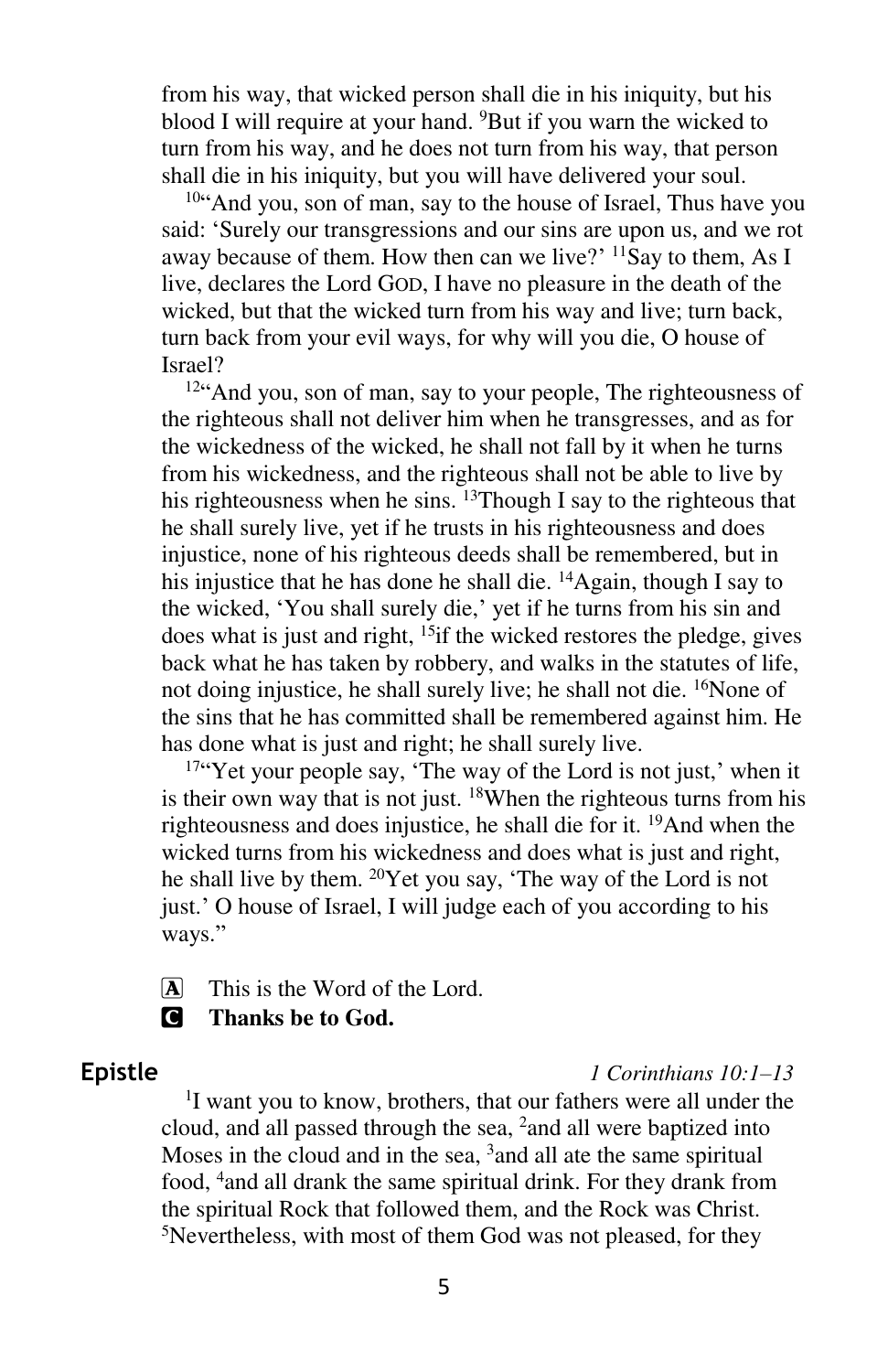were overthrown in the wilderness.

<sup>6</sup>Now these things took place as examples for us, that we might not desire evil as they did. <sup>7</sup>Do not be idolaters as some of them were; as it is written, "The people sat down to eat and drink and rose up to play." <sup>8</sup>We must not indulge in sexual immorality as some of them did, and twenty-three thousand fell in a single day. <sup>9</sup>We must not put Christ to the test, as some of them did and were destroyed by serpents, <sup>10</sup>nor grumble, as some of them did and were destroyed by the Destroyer. <sup>11</sup>Now these things happened to them as an example, but they were written down for our instruction, on whom the end of the ages has come. <sup>12</sup>Therefore let anyone who thinks that he stands take heed lest he fall.  $^{13}$ No temptation has overtaken you that is not common to man. God is faithful, and he will not let you be tempted beyond your ability, but with the temptation he will also provide the way of escape, that you may be able to endure it.

 $\overline{A}$  This is the Word of the Lord.

C **Thanks be to God.** 

*Stand* 

### **Holy Gospel**

 $\boxed{\mathbf{P}}$  The Holy Gospel according to St. Luke, the thirteenth chapter.



<sup>1</sup>There were some present at that very time who told [Jesus] about the Galileans whose blood Pilate had mingled with their sacrifices. <sup>2</sup>And he answered them, "Do you think that these Galileans were worse sinners than all the other Galileans, because they suffered in this way? <sup>3</sup>No, I tell you; but unless you repent, you will all likewise perish. <sup>4</sup>Or those eighteen on whom the tower in Siloam fell and killed them: do you think that they were worse offenders than all the others who lived in Jerusalem? <sup>5</sup>No, I tell you; but unless you repent, you will all likewise perish."

<sup>6</sup>And he told this parable: "A man had a fig tree planted in his vineyard, and he came seeking fruit on it and found none. <sup>7</sup>And he said to the vinedresser, 'Look, for three years now I have come seeking fruit on this fig tree, and I find none. Cut it down. Why should it use up the ground?' <sup>8</sup>And he answered him, 'Sir, let it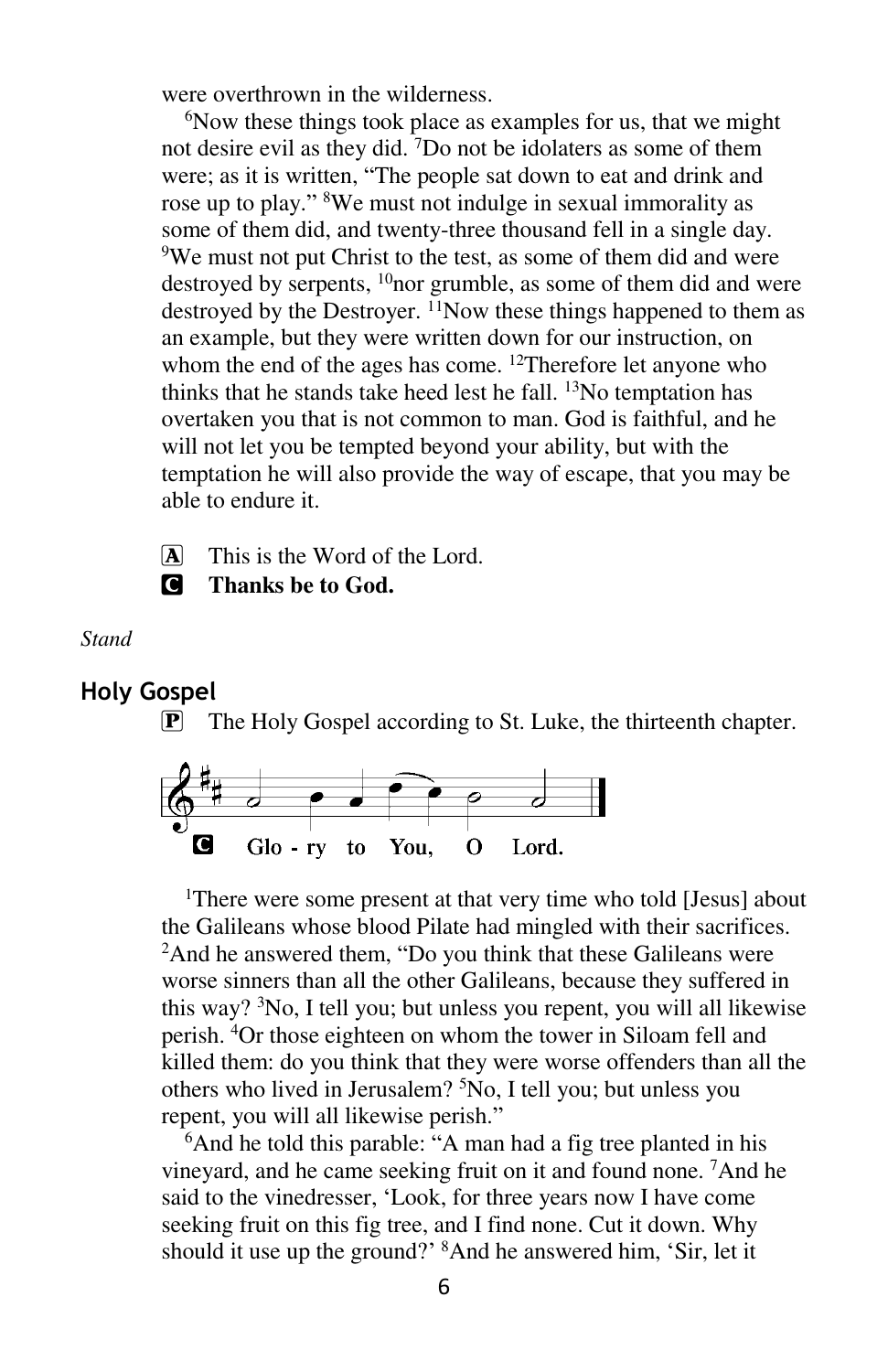alone this year also, until I dig around it and put on manure. <sup>9</sup>Then if it should bear fruit next year, well and good; but if not, you can cut it down."





*Sit* 



Text and tune: Public domain

### **Sermon Pastor Matt Wallis**

*Stand* 

### **Apostles' Creed**

- C **I believe in God, the Father Almighty, maker of heaven and earth.** 
	- **And in Jesus Christ, His only Son, our Lord, who was conceived by the Holy Spirit, born of the virgin Mary, suffered under Pontius Pilate, was crucified, died and was buried. He descended into hell. The third day He rose again from the dead.**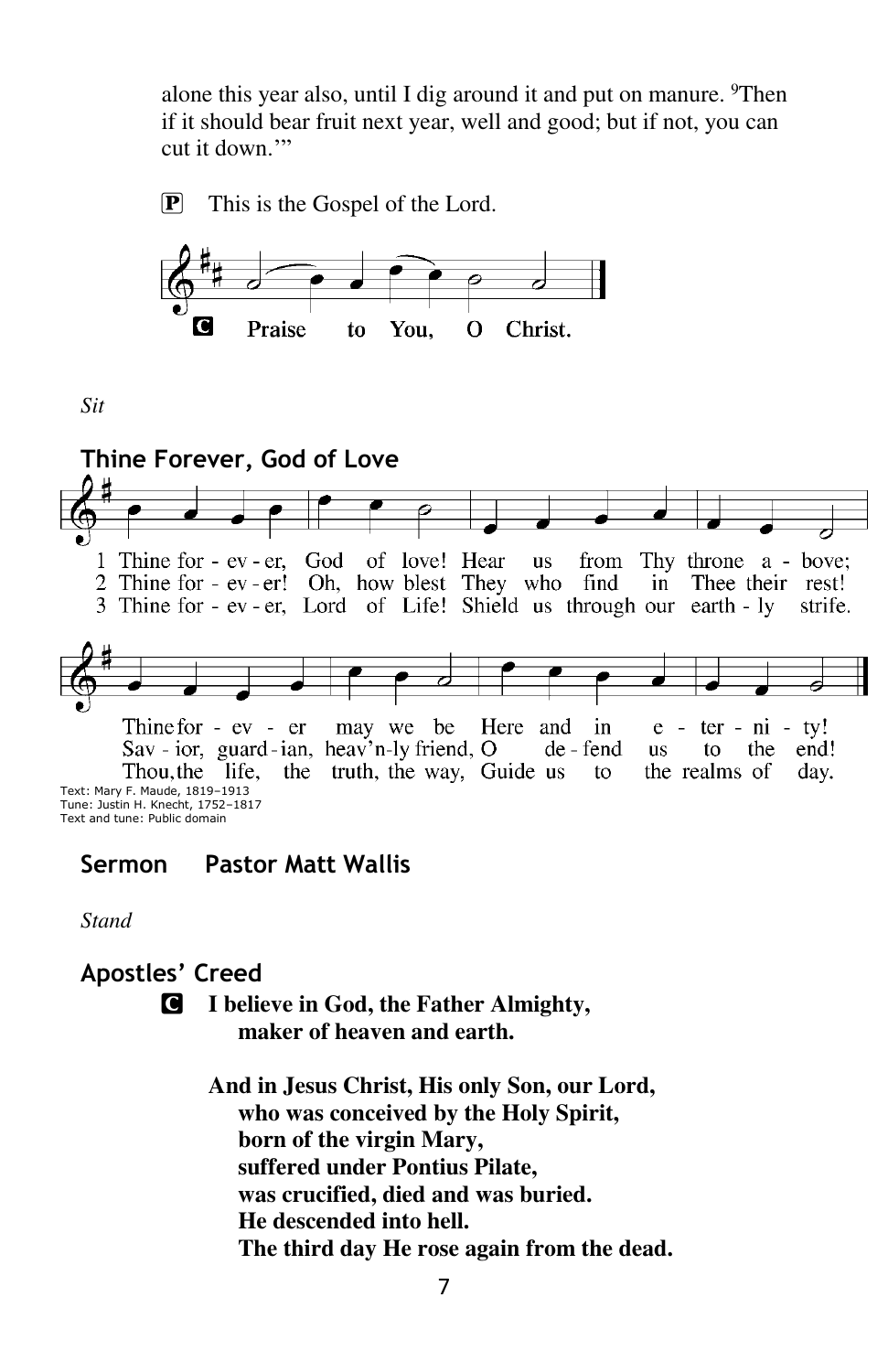**He ascended into heaven and sits at the right hand of God the Father Almighty. From thence He will come to judge the living and the dead.** 

**I believe in the Holy Spirit, the holy Christian Church, the communion of saints, the forgiveness of sins, the resurrection of the body,**  and the life  $+$  everlasting. Amen.

### **Prayer of the Church**

Let us pray for the whole people of God in Christ Jesus and for all people according to their needs.

*After each portion of the prayers:* 

- $\boxed{\mathbf{P}}$  Lord, in your mercy,
- C **hear our prayer.**

### *The prayers conclude:*

- $\boxed{\mathbf{P}}$  Into your hands, O Lord, we commend all for whom we pray, trusting in your mercy; through your Son, Jesus Christ, our Lord.
- C **Amen**

*Sit* 

### **Offering**

*Stand* 

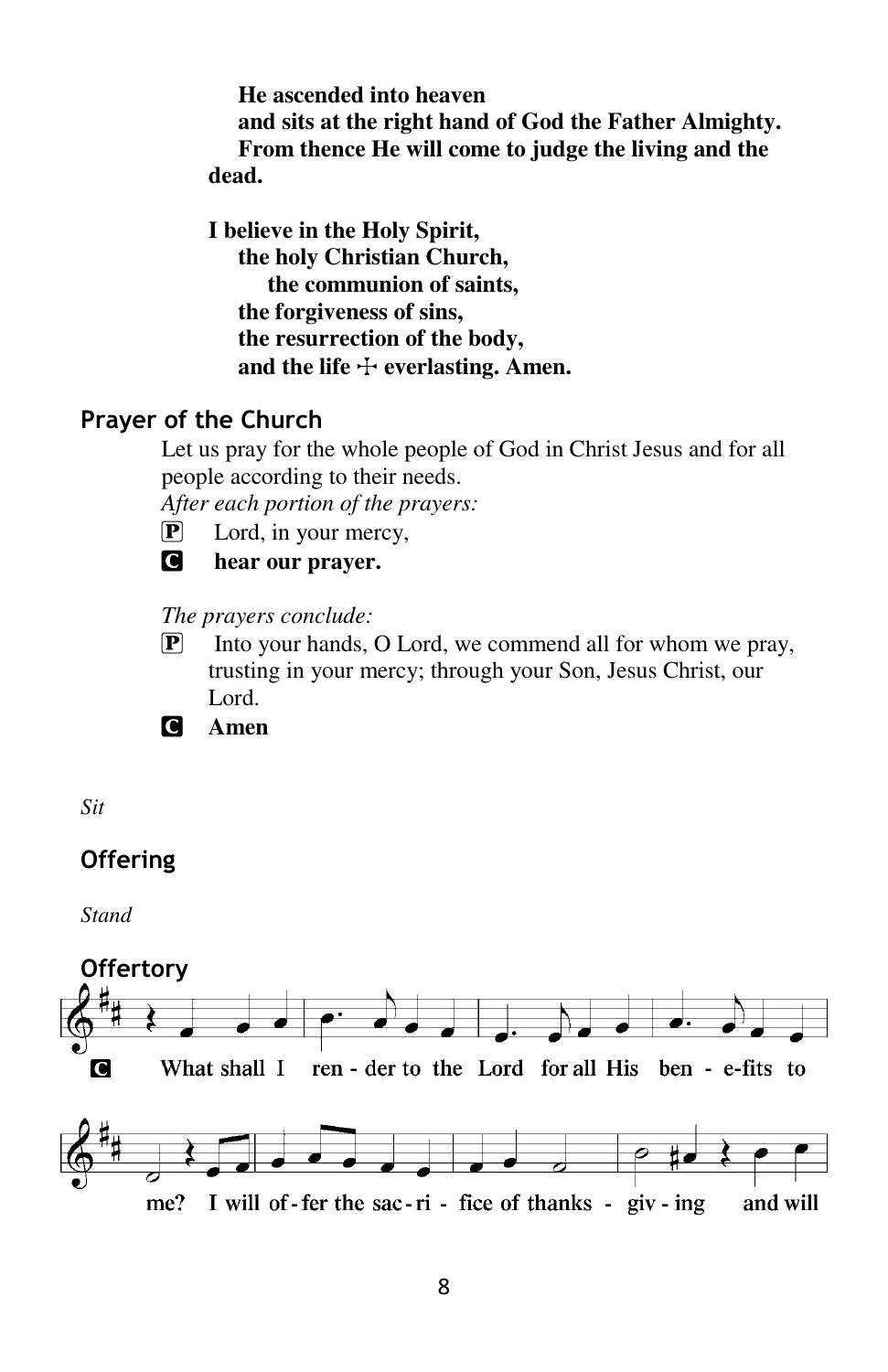

# Service of the Sacrament

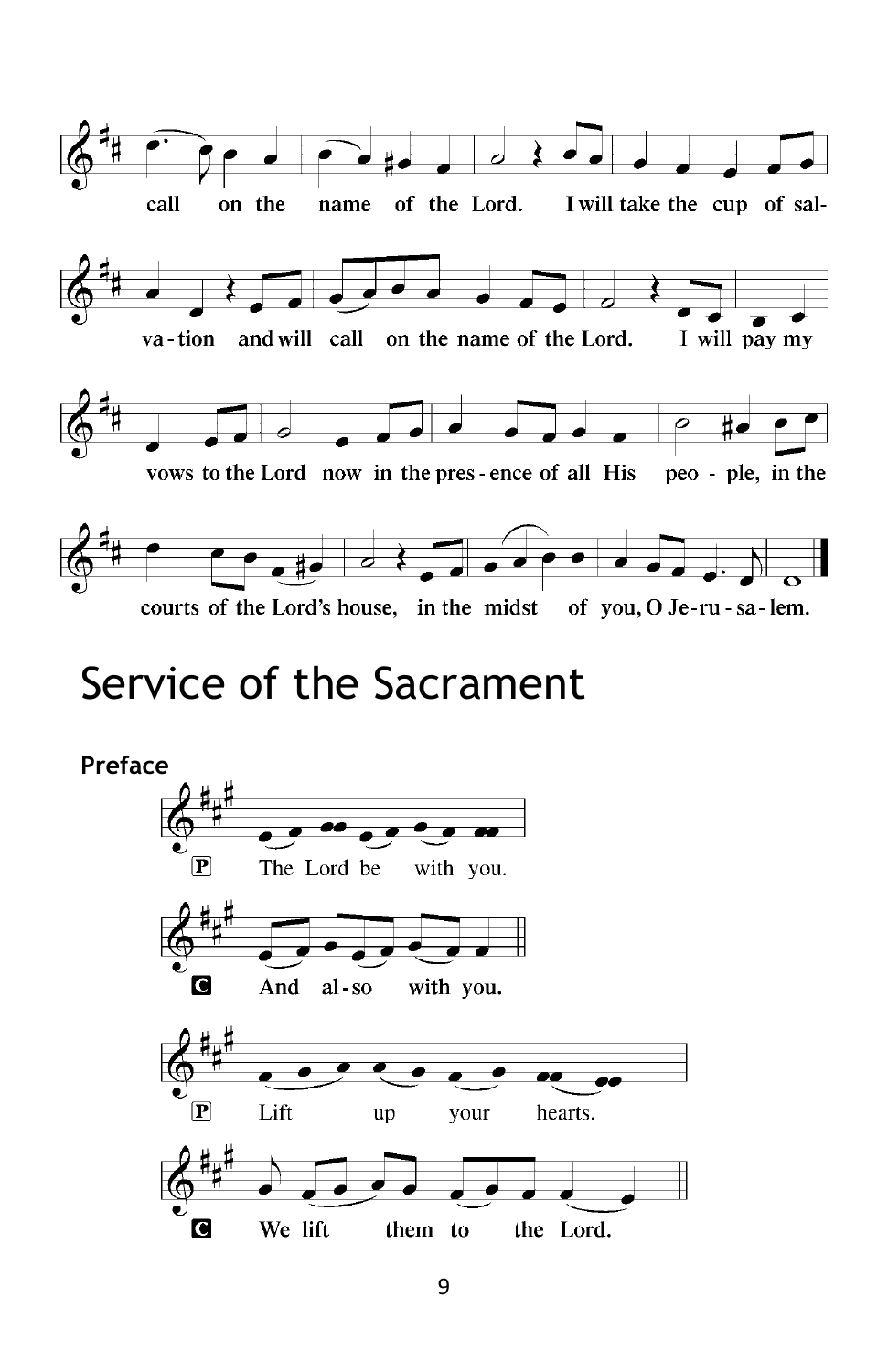

P It is truly good, right, and salutary that we should at all times and in all places give thanks to You, holy Lord, almighty Father, everlasting God, through Jesus Christ, our Lord, who overcame the assaults of the devil and gave His life as a ransom for many that with cleansed hearts we might be prepared joyfully to celebrate the paschal feast in sincerity and truth. Therefore with angels and archangels and with all the company of heaven we laud and magnify Your glorious name, evermore praising You and saying:

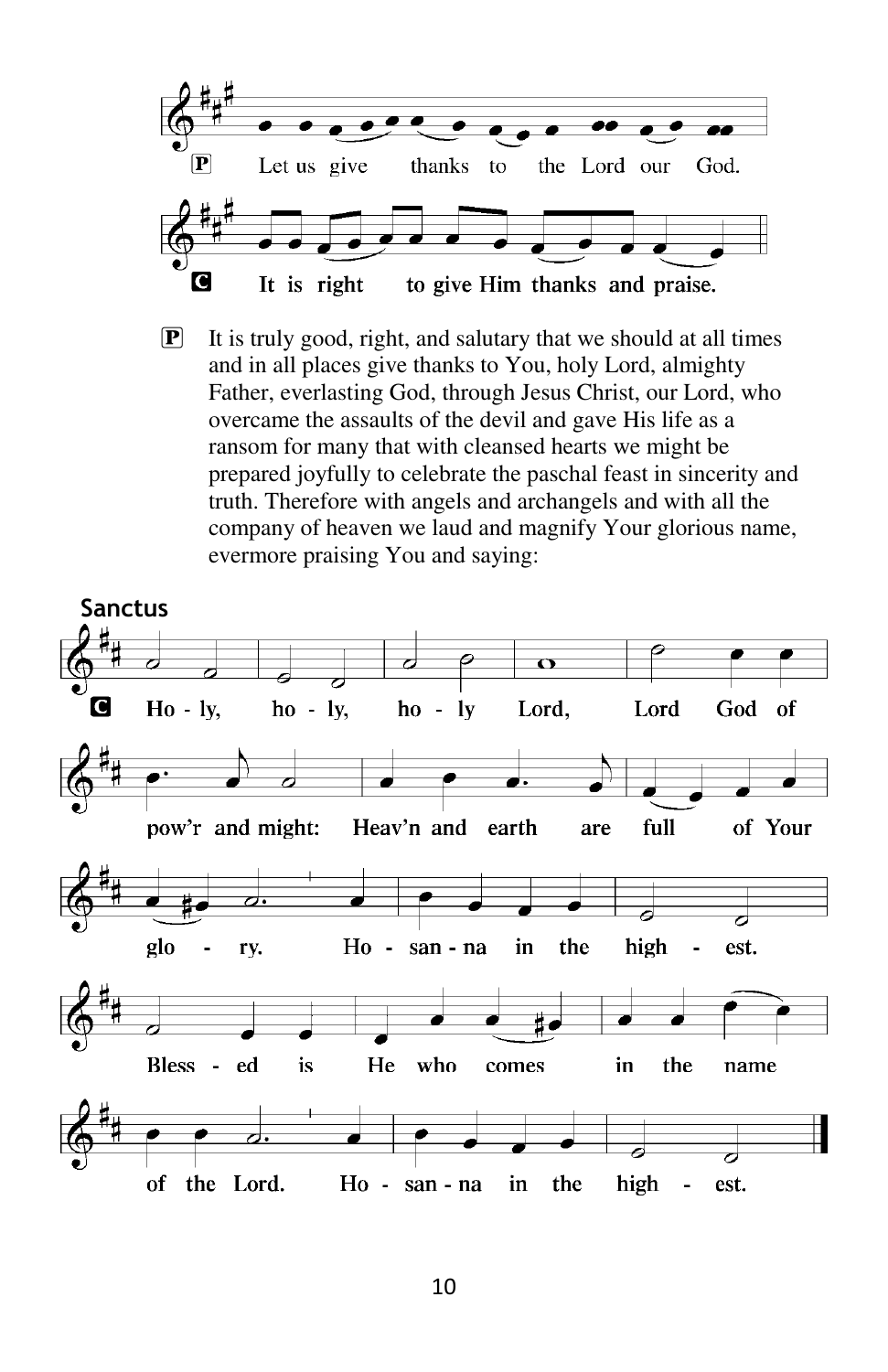### **Prayer of Thanksgiving**

P Blessed are You, Lord of heaven and earth, for You have had mercy on those whom You created and sent Your onlybegotten Son into our flesh to bear our sin and be our Savior. With repentant joy we receive the salvation accomplished for us by the all-availing sacrifice of His body and His blood on the cross.

Gathered in the name and the remembrance of Jesus, we beg You, O Lord, to forgive, renew, and strengthen us with Your Word and Spirit. Grant us faithfully to eat His body and drink His blood as He bids us do in His own testament. Gather us together, we pray, from the ends of the earth to celebrate with all the faithful the marriage feast of the Lamb in His kingdom, which has no end. Graciously receive our prayers; deliver and preserve us. To You alone, O Father, be all glory, honor, and worship, with the Son and the Holy Spirit, one God, now and forever.

C **Amen.** 

### **The Words of Our Lord**

 $\boxed{\mathbf{P}}$  Our Lord Jesus Christ, on the night when He was betrayed, took bread, and when He had given thanks, He broke it and gave it to the disciples and said: "Take, eat; this is  $My + body$ , which is given for you. This do in remembrance of Me."

In the same way also He took the cup after supper, and when He had given thanks, He gave it to them, saying: "Drink of it, all of you; this cup is the new testament in  $Mv + b$  blood, which is shed for you for the forgiveness of sins. This do, as often as you drink it, in remembrance of Me."

### **Proclamation of Christ**

- $\boxed{\mathbf{P}}$  As often as we eat this bread and drink this cup, we proclaim the Lord's death until He comes.
- C **Amen. Come, Lord Jesus.**
- P O Lord Jesus Christ, only Son of the Father, in giving us Your body and blood to eat and to drink, You lead us to remember and confess Your holy cross and passion, Your blessed death, Your rest in the tomb, Your resurrection from the dead, Your ascension into heaven, and Your coming for the final judgment. So remember us in Your kingdom and teach us to pray: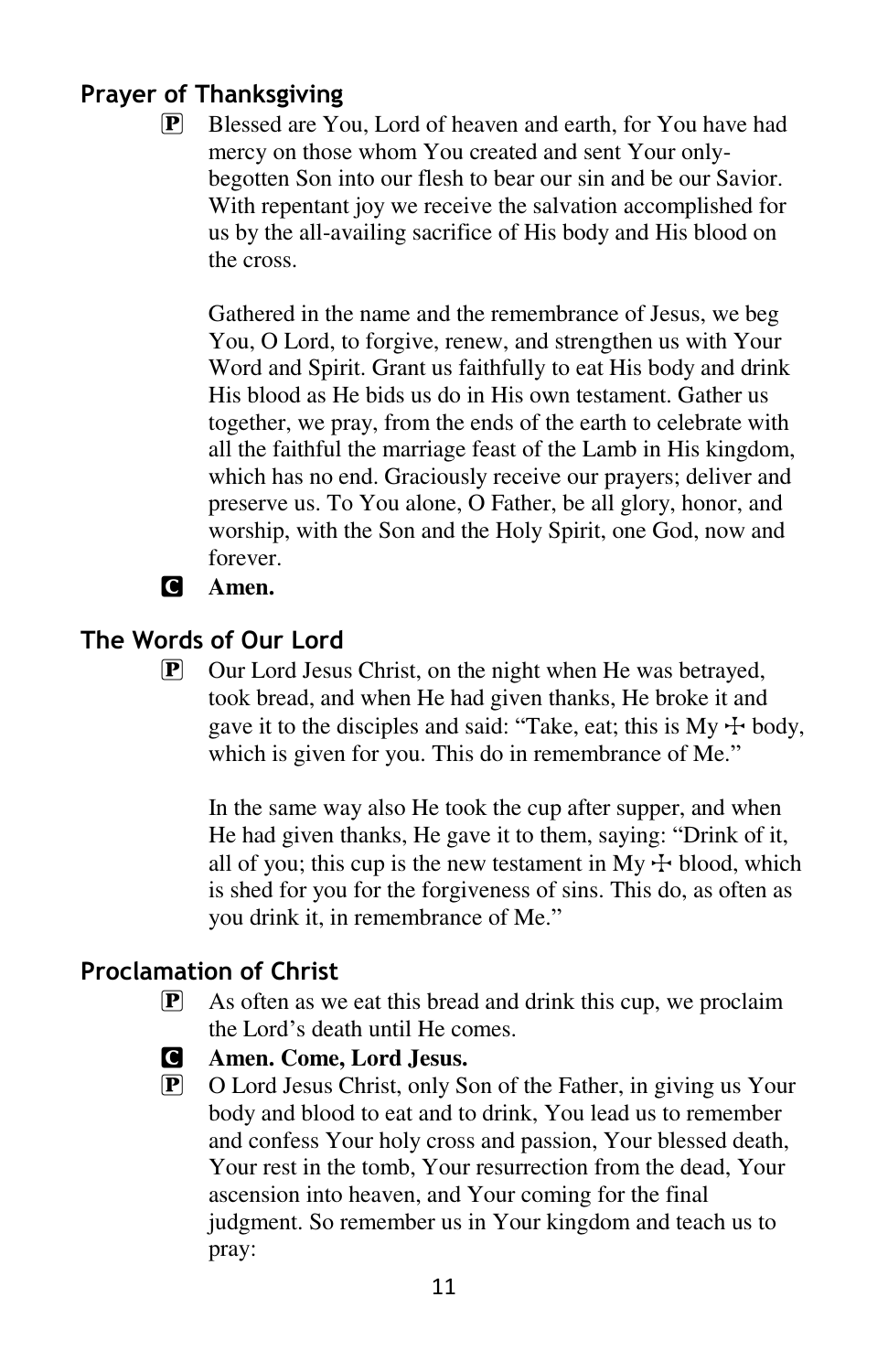### **Lord's Prayer**

C **Our Father who art in heaven, hallowed be Thy name, Thy kingdom come, Thy will be done on earth as it is in heaven; give us this day our daily bread; and forgive us our trespasses as we forgive those who trespass against us; and lead us not into temptation, but deliver us from evil. For Thine is the kingdom and the power and the glory forever and ever. Amen.** 

### **Pax Domini**

P The peace of the Lord be with you always.



### C **Amen.**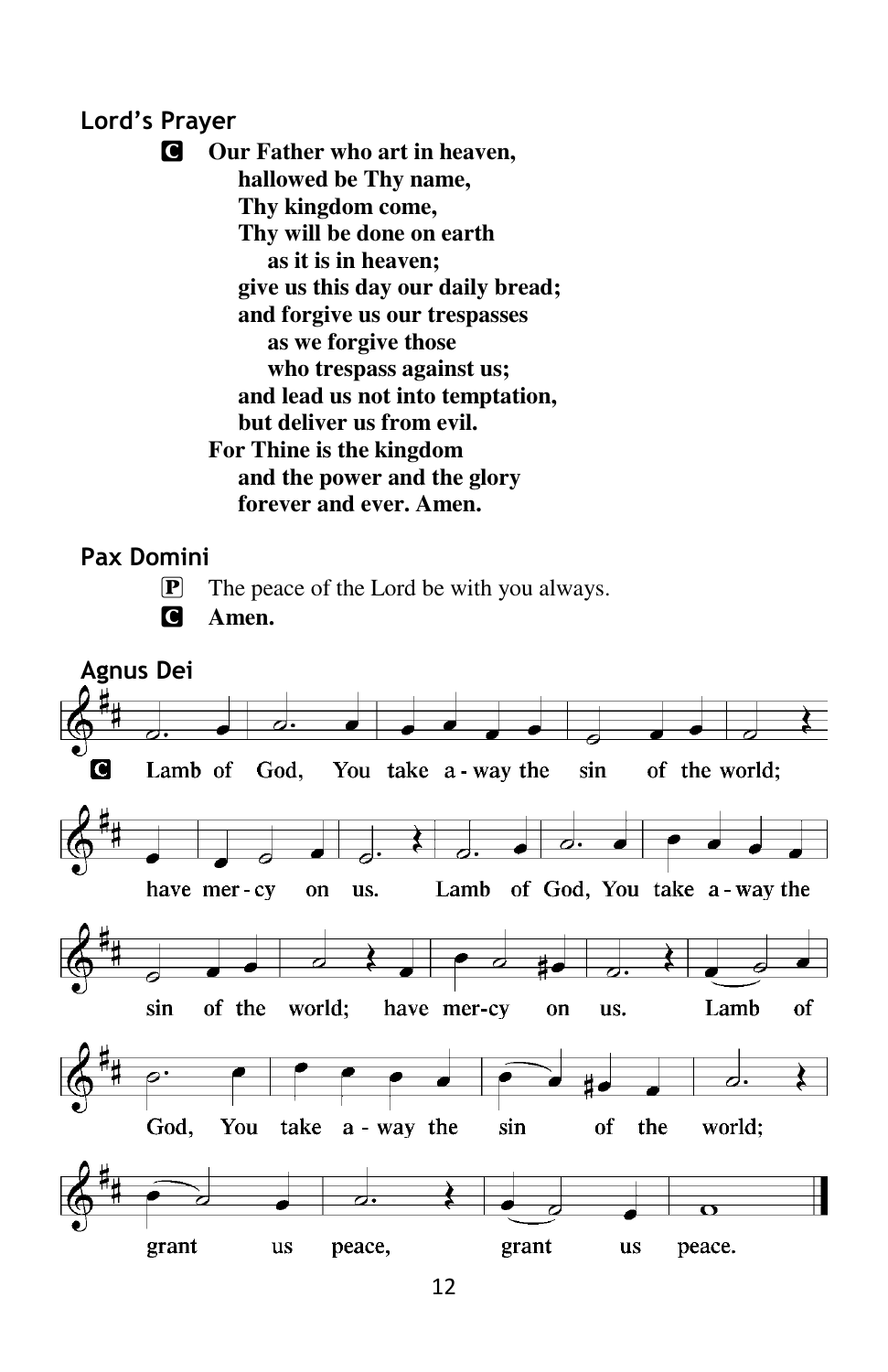### **Communion Distribution**

Holy Cross believes that the Lord's Supper is a gift of Jesus to His church. The apostle Paul wrote, "Let a man examine himself, and so eat of the bread and drink of the cup. For any one who eats and drinks without discerning the body eats and drinks judgment upon himself." (I Corinthians 11:28-29). Out of loving concern for those that commune and from our understanding of the Bible and the Lutheran Confessions, we request that those who commune here:

1. Be baptized Christians

2. Should have received special instruction on the essence and significance of the Lord's Supper.

3. Are mature enough to examine themselves, recognizing their sin and their need for God's grace through this special means. 4. Profess the "real presence" of Christ in this sacrament, that is, confessing the true presence of Jesus' body in the bread and His blood in the wine.

We request that all that come to the Lord's Supper join us in acknowledging the preceding affirmations of our understanding of communion. Non-communing children may join their parents. They are asked to fold their hands for a blessing. If you have any questions, please feel free to speak with the pastor after the service.

If you are unable to drink wine, the inner tray has alcohol free wine. If you are in need of gluten free bread, please speak with one of the pastors.

### *Stand*

- P The body and blood of our Lord Jesus Christ strengthen and preserve you in body and soul to life everlasting. Depart  $\pm$  in peace.
- C **Amen.**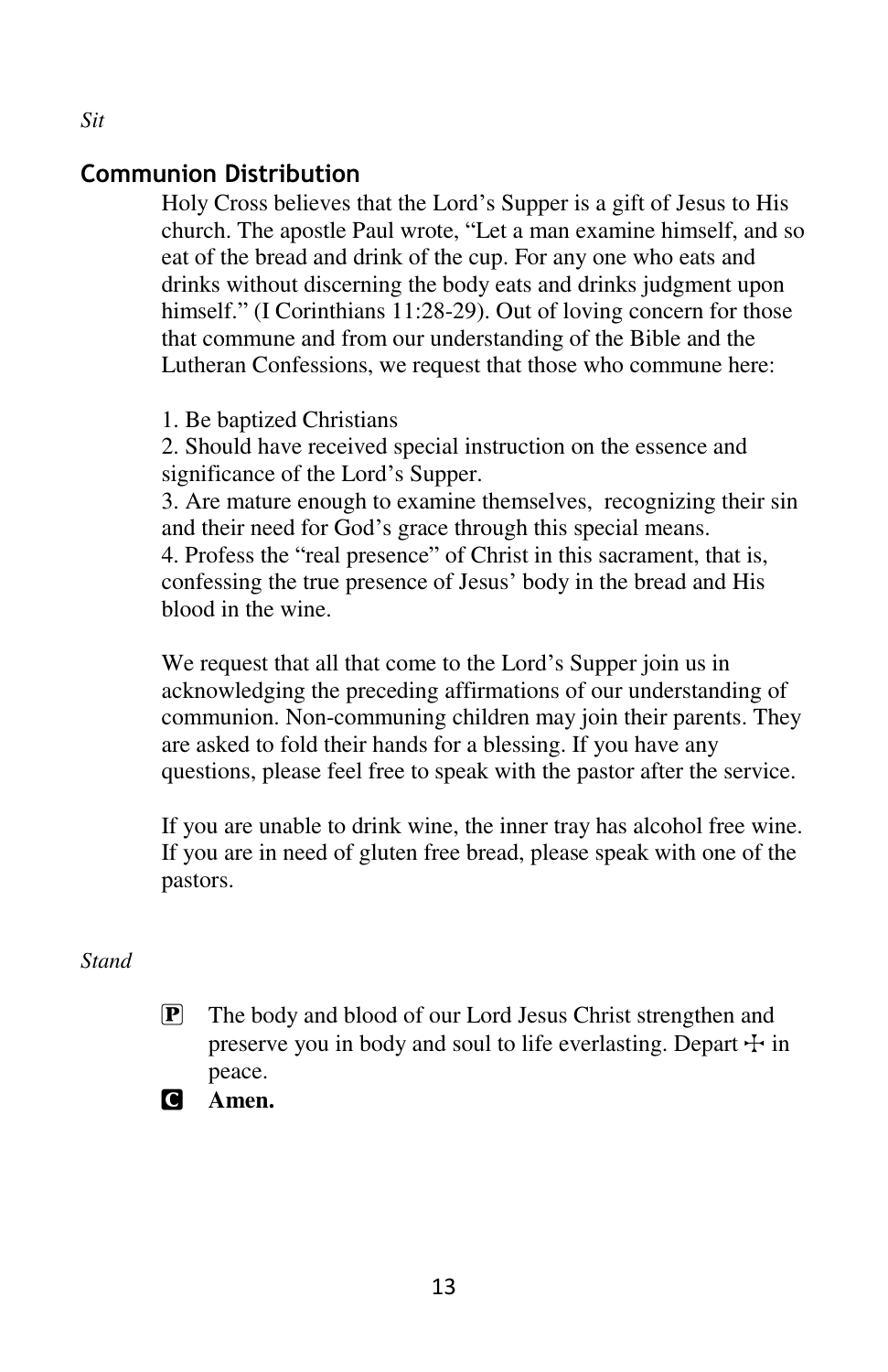### **Post-Communion Collect**

### $\Delta$  Let us pray.

We give thanks to You, almighty God, that You have refreshed us through this salutary gift, and we implore You that of Your mercy You would strengthen us through the same in faith toward You and in fervent love toward one another; through Jesus Christ, Your Son, our Lord, who lives and reigns with You and the Holy Spirit, one God, now and forever.



### **Benediction**  $\bullet$ **P** The Lord bless you and keep you. The Lord make His face shine on you and be gracious to you. The Lord look upon you with favor and  $\pm$  give you peace.  $\mathbf{A}$ C. men. **Jesus Shall Reign** *–* $1$  Je  $\sim$ sus shall reign wher e'er the Does its sun  $SUC 2 \text{ To}$ Him shall end less prayer be made, And end - less 3 Peo - ple and realms оf  $ev$ 'rv tongue Dwell  $\alpha$ **His** sive **His** king-dom stretch ces.  $\overline{a}$ jour neys run: from prais -His head: **His** name like es crown sweet per with love sweet  $\sim$ est song; And in - fant  $\overline{v}$  es shore shore Till moons shall wax and wane to no more. fume shall rise With ev - 'ry morn  $ri$ fice.  $ing$ sac  $$ shall pro - claim Their ear  $-1y$ bless ings His name.  $\sim$ on